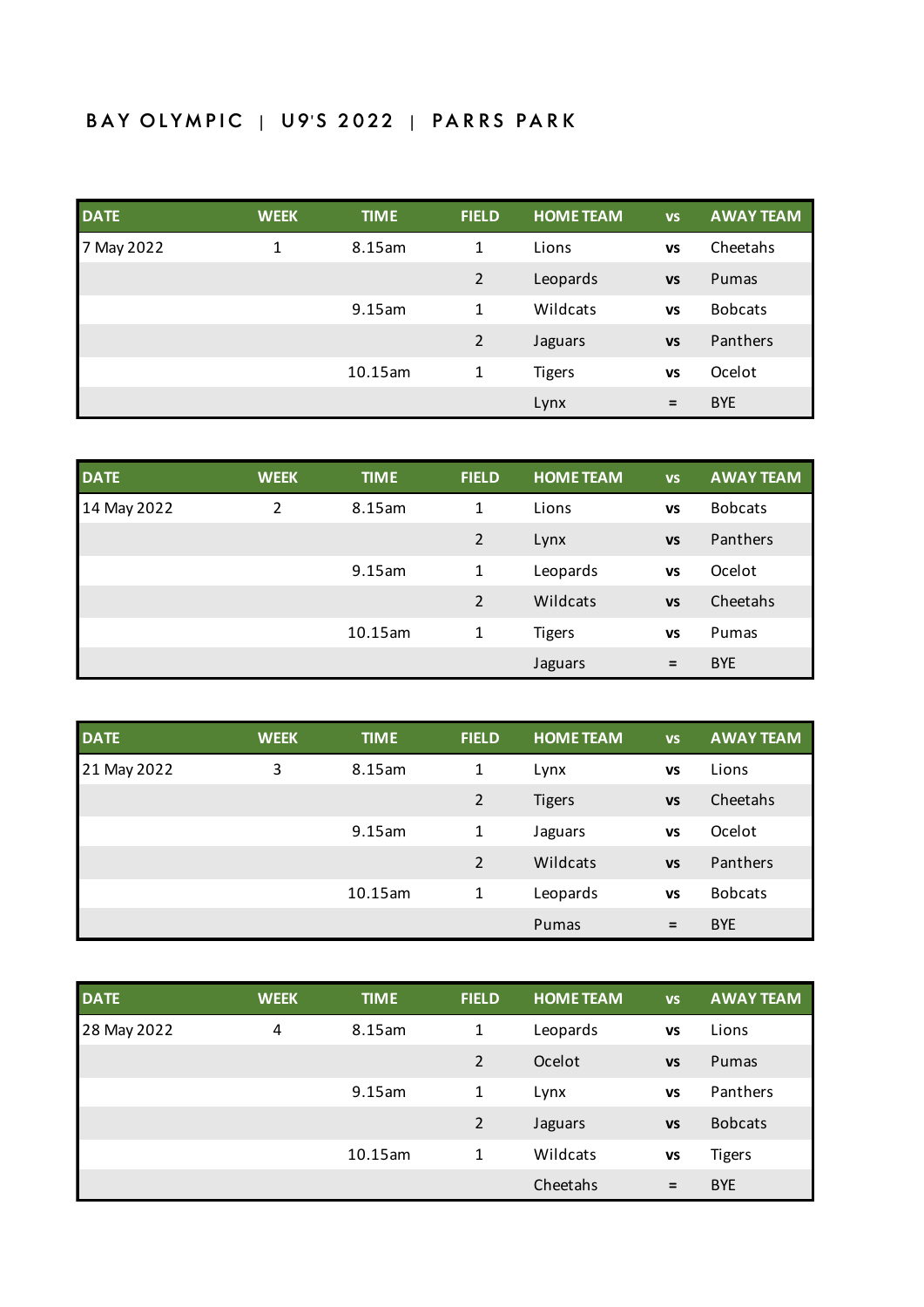## **4th June / Queens Birthday No NRF Community or Inhouse**

| <b>DATE</b>  | <b>WEEK</b> | <b>TIME</b> | <b>FIELD</b>   | <b>HOME TEAM</b> | <b>VS</b> | <b>AWAY TEAM</b> |
|--------------|-------------|-------------|----------------|------------------|-----------|------------------|
| 11 June 2022 | 5           | 8.15am      | 1              | Wildcats         | VS        | Lynx             |
|              |             |             | $\overline{2}$ | <b>Tigers</b>    | <b>VS</b> | Leopards         |
|              |             | 9.15am      | 1              | Cheetahs         | <b>VS</b> | Ocelot           |
|              |             |             | 2              | Pumas            | <b>VS</b> | <b>Bobcats</b>   |
|              |             | 10.15am     | 1              | Jaguars          | <b>VS</b> | Lions            |
|              |             |             |                | Panthers         | $=$       | <b>BYE</b>       |

| <b>DATE</b>  | <b>WEEK</b> | <b>TIME</b> | <b>FIELD</b> | <b>HOME TEAM</b> | <b>VS</b> | <b>AWAY TEAM</b> |
|--------------|-------------|-------------|--------------|------------------|-----------|------------------|
| 18 June 2022 | 6           | 8.15am      | 1            | Ocelot           | <b>VS</b> | Panthers         |
|              |             |             | 2            | Cheetahs         | <b>VS</b> | <b>Bobcats</b>   |
|              |             | 9.15am      | 1            | Pumas            | <b>VS</b> | Lions            |
|              |             |             | 2            | Jaguars          | <b>VS</b> | Leopards         |
|              |             | 10.15am     | 1            | <b>Tigers</b>    | <b>VS</b> | Lynx             |
|              |             |             |              | Wildcats         | $=$       | <b>BYE</b>       |

## **25th June / Matariki No NRF Community or Inhouse**

| <b>DATE</b> | <b>WEEK</b> | <b>TIME</b> | <b>FIELD</b>   | <b>HOME TEAM</b> | <b>VS</b> | <b>AWAY TEAM</b> |
|-------------|-------------|-------------|----------------|------------------|-----------|------------------|
| 2 July 2022 | 7           | 8.15am      | 1              | Pumas            | <b>VS</b> | Leopards         |
|             |             |             | $\overline{2}$ | <b>Tigers</b>    | <b>VS</b> | Wildcats         |
|             |             | 9.15am      | 1              | Panthers         | <b>VS</b> | Lynx             |
|             |             |             | 2              | Ocelot           | <b>VS</b> | Jaguars          |
|             |             | 10.15am     | 1              | Cheetahs         | <b>VS</b> | Lions            |
|             |             |             |                | <b>Bobcats</b>   | $=$       | <b>BYE</b>       |

| <b>DATE</b> | <b>WEEK</b> | <b>TIME</b> | <b>FIELD</b>   | <b>HOME TEAM</b> | <b>VS</b> | <b>AWAY TEAM</b> |
|-------------|-------------|-------------|----------------|------------------|-----------|------------------|
| 9 July 2022 | 8           | 8.15am      | $\mathbf{1}$   | Cheetahs         | <b>VS</b> | Leopards         |
|             |             |             | $\overline{2}$ | Jaguars          | <b>VS</b> | Pumas            |
|             |             | 9.15am      | $\mathbf{1}$   | <b>Bobcats</b>   | VS        | <b>Tigers</b>    |
|             |             |             |                | Ocelot           | VS        | Lynx             |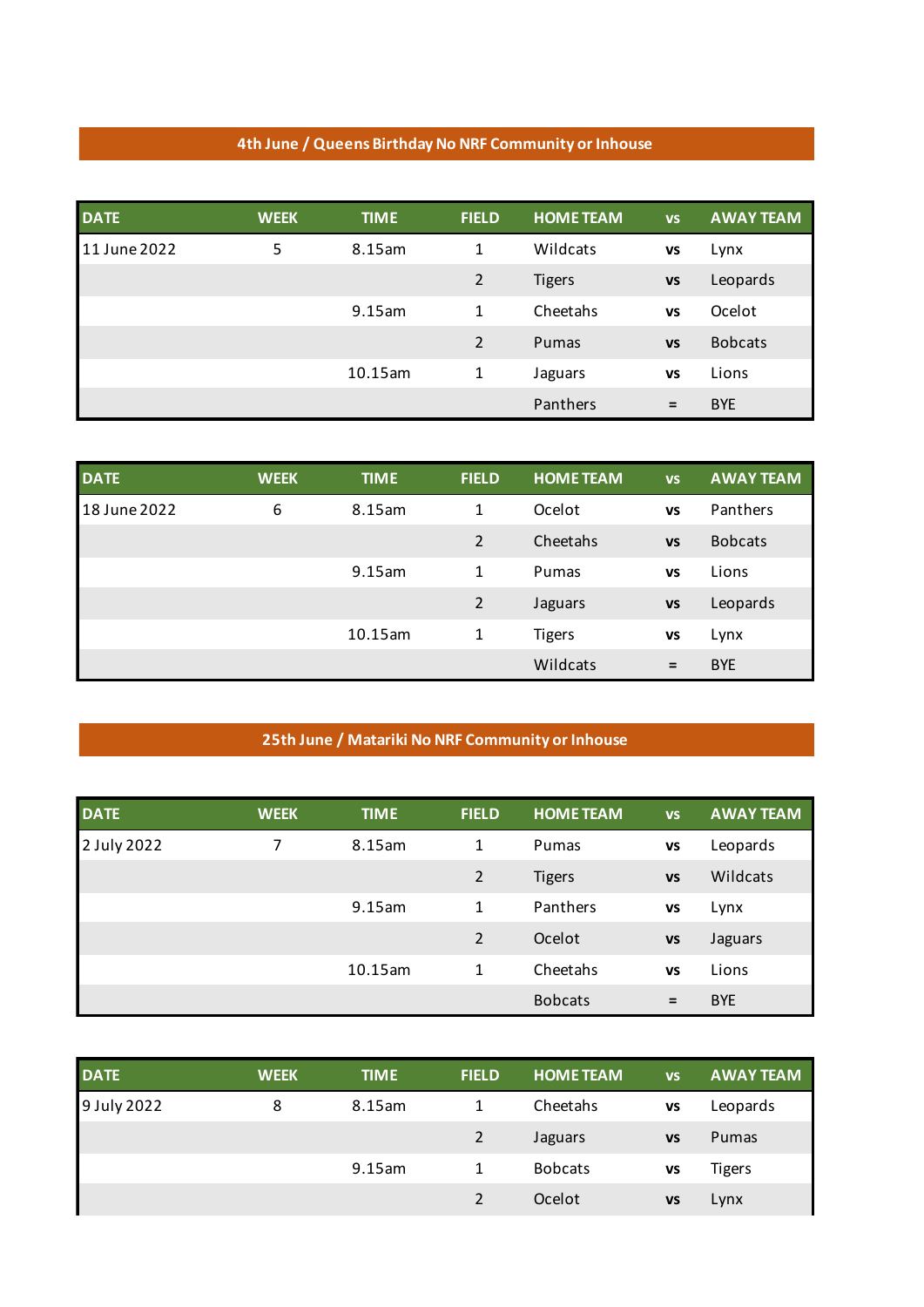| $10.15$ am | - | Panthers | <b>VS</b> | Lions      |
|------------|---|----------|-----------|------------|
|            |   | Wildcats | <b>VS</b> | <b>BYE</b> |

## **16th & 23rd July / School Holidays No Inhouse Games**

| <b>DATE</b>  | <b>WEEK</b> | <b>TIME</b> | <b>FIELD</b>   | <b>HOME TEAM</b> | <b>VS</b> | <b>AWAY TEAM</b> |
|--------------|-------------|-------------|----------------|------------------|-----------|------------------|
| 30 July 2022 | 9           | 8.15am      | $\mathbf{1}$   | Pumas            | <b>VS</b> | Lions            |
|              |             |             | $\overline{2}$ | <b>Bobcats</b>   | <b>VS</b> | Lynx             |
|              |             | 9.15am      | $\mathbf{1}$   | Leopards         | <b>VS</b> | Panthers         |
|              |             |             | $\mathcal{P}$  | Ocelot           | <b>VS</b> | Wildcats         |
|              |             | 10.15am     | 1              | Jaguars          | <b>VS</b> | Cheetahs         |
|              |             |             |                | <b>Tigers</b>    | $=$       | <b>BYE</b>       |

| <b>DATE</b>   | <b>WEEK</b> | <b>TIME</b> | <b>FIELD</b>   | <b>HOME TEAM</b> | <b>VS</b> | <b>AWAY TEAM</b> |
|---------------|-------------|-------------|----------------|------------------|-----------|------------------|
| 6 August 2022 | 10          | 8.15am      | 1              | Cheetahs         | VS        | Pumas            |
|               |             |             | $\overline{2}$ | <b>Tigers</b>    | <b>VS</b> | Ocelot           |
|               |             | 9.15am      | 1              | Panthers         | VS        | Jaguars          |
|               |             |             | 2              | <b>Bobcats</b>   | <b>VS</b> | Wildcats         |
|               |             | 10.15am     | 1              | Lynx             | VS        | Lions            |
|               |             |             |                | Leopards         | $=$       | <b>BYE</b>       |

| <b>DATE</b>    | <b>WEEK</b> | <b>TIME</b> | <b>FIELD</b>   | <b>HOME TEAM</b> | <b>VS</b> | <b>AWAY TEAM</b> |
|----------------|-------------|-------------|----------------|------------------|-----------|------------------|
| 13 August 2022 | 11          | 8.15am      | 1              | <b>Bobcats</b>   | <b>VS</b> | Tigers           |
|                |             |             | $\overline{2}$ | Lynx             | <b>VS</b> | Leopards         |
|                |             | 9.15am      | 1              | Cheetahs         | <b>VS</b> | Jaguars          |
|                |             |             | $\overline{2}$ | Lions            | <b>VS</b> | Wildcats         |
|                |             | 10.15am     | $\mathbf{1}$   | Panthers         | <b>VS</b> | Pumas            |
|                |             |             |                | Ocelots          | $=$       | <b>BYE</b>       |

| <b>DATE</b>    | <b>WEEK</b> | <b>TIME</b> | <b>FIELD</b>   | <b>HOME TEAM</b> | <b>VS</b> | <b>AWAY TEAM</b> |
|----------------|-------------|-------------|----------------|------------------|-----------|------------------|
| 20 August 2022 | 12          | 8.15am      |                | Leopards         | VS        | Wildcats         |
|                |             |             | $\overline{2}$ | Jaguars          | <b>VS</b> | Lynx             |
|                |             | 9.15am      | 1              | Panthers         | VS        | Cheetahs         |
|                |             |             | $\mathfrak{p}$ | Ocelot           | VS        | Pumas            |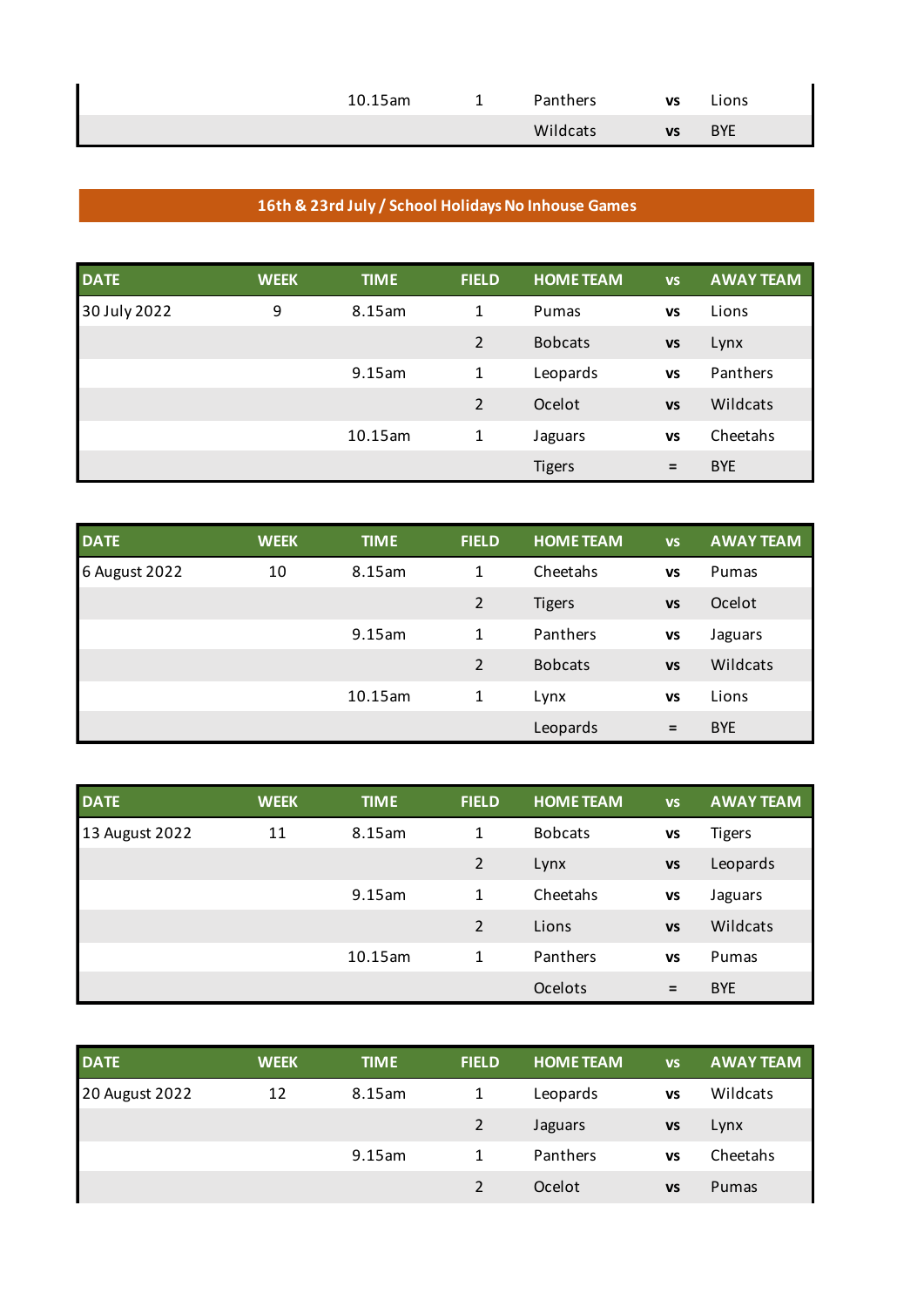| 10.15am | - | Lions          | VS  | Tigers     |
|---------|---|----------------|-----|------------|
|         |   | <b>Bobcats</b> | $=$ | <b>BYE</b> |

| <b>DATE</b>    | <b>WEEK</b> | <b>TIME</b> | <b>FIELD</b>   | <b>HOME TEAM</b> | <b>VS</b> | <b>AWAY TEAM</b> |
|----------------|-------------|-------------|----------------|------------------|-----------|------------------|
| 27 August 2022 | 13          | 8.15am      | $\mathbf{1}$   | <b>Bobcats</b>   | <b>VS</b> | Ocelot           |
|                |             |             | $\overline{2}$ | Panthers         | <b>VS</b> | Cheetahs         |
|                |             | 9.15am      | 1              | Lynx             | <b>VS</b> | Pumas            |
|                |             |             | $\overline{2}$ | Leopards         | <b>VS</b> | <b>Tigers</b>    |
|                |             | 10.15am     | 1              | Jaguars          | <b>VS</b> | Wildcats         |
|                |             |             |                | Lions            | $=$       | <b>BYE</b>       |

| <b>DATE</b>      | <b>WEEK</b> | <b>TIME</b> | <b>FIELD</b>   | <b>HOME TEAM</b> | <b>VS</b> | <b>AWAY TEAM</b> |
|------------------|-------------|-------------|----------------|------------------|-----------|------------------|
| 3 September 2022 | 14          | 8.15am      | 1              | Lions            | <b>VS</b> | Cheetahs         |
|                  |             |             | $\overline{2}$ | Leopards         | <b>VS</b> | Pumas            |
|                  |             | 9.15am      | 1              | Wildcats         | <b>VS</b> | <b>Bobcats</b>   |
|                  |             |             | $\overline{2}$ | Jaguars          | <b>VS</b> | Panthers         |
|                  |             | 10.15am     | 1              | <b>Tigers</b>    | <b>VS</b> | Ocelot           |
|                  |             |             |                | Lynx             | $=$       | <b>BYE</b>       |

| <b>DATE</b>       | <b>WEEK</b> | <b>TIME</b> | <b>FIELD</b>   | <b>HOME TEAM</b> | <b>VS</b> | <b>AWAY TEAM</b> |
|-------------------|-------------|-------------|----------------|------------------|-----------|------------------|
| 10 September 2022 | 15          | 8.15am      | 1              | Lions            | <b>VS</b> | <b>Bobcats</b>   |
|                   |             |             | $\overline{2}$ | Lynx             | <b>VS</b> | Panthers         |
|                   |             | 9.15am      | 1              | Leopards         | <b>VS</b> | Ocelot           |
|                   |             |             | $\overline{2}$ | Wildcats         | <b>VS</b> | Cheetahs         |
|                   |             | 10.15am     | 1              | <b>Tigers</b>    | <b>VS</b> | Pumas            |
|                   |             |             |                | Jaguars          | $=$       | <b>BYE</b>       |

| <b>DATE</b>       | <b>WEEK</b> | <b>TIME</b> | <b>FIELD</b>   | <b>HOME TEAM</b> | <b>VS</b> | <b>AWAY TEAM</b> |
|-------------------|-------------|-------------|----------------|------------------|-----------|------------------|
| 17 September 2022 | 16          | 8.15am      | 1              | Lynx             | <b>VS</b> | Lions            |
|                   |             |             | $\overline{2}$ | <b>Tigers</b>    | <b>VS</b> | Cheetahs         |
|                   |             | 9.15am      | 1              | Jaguars          | <b>VS</b> | Ocelot           |
|                   |             |             | 2              | Wildcats         | <b>VS</b> | Panthers         |
|                   |             | 10.15am     | 1              | Leopards         | <b>VS</b> | <b>Bobcats</b>   |
|                   |             |             |                | Pumas            | $=$       | <b>BYE</b>       |